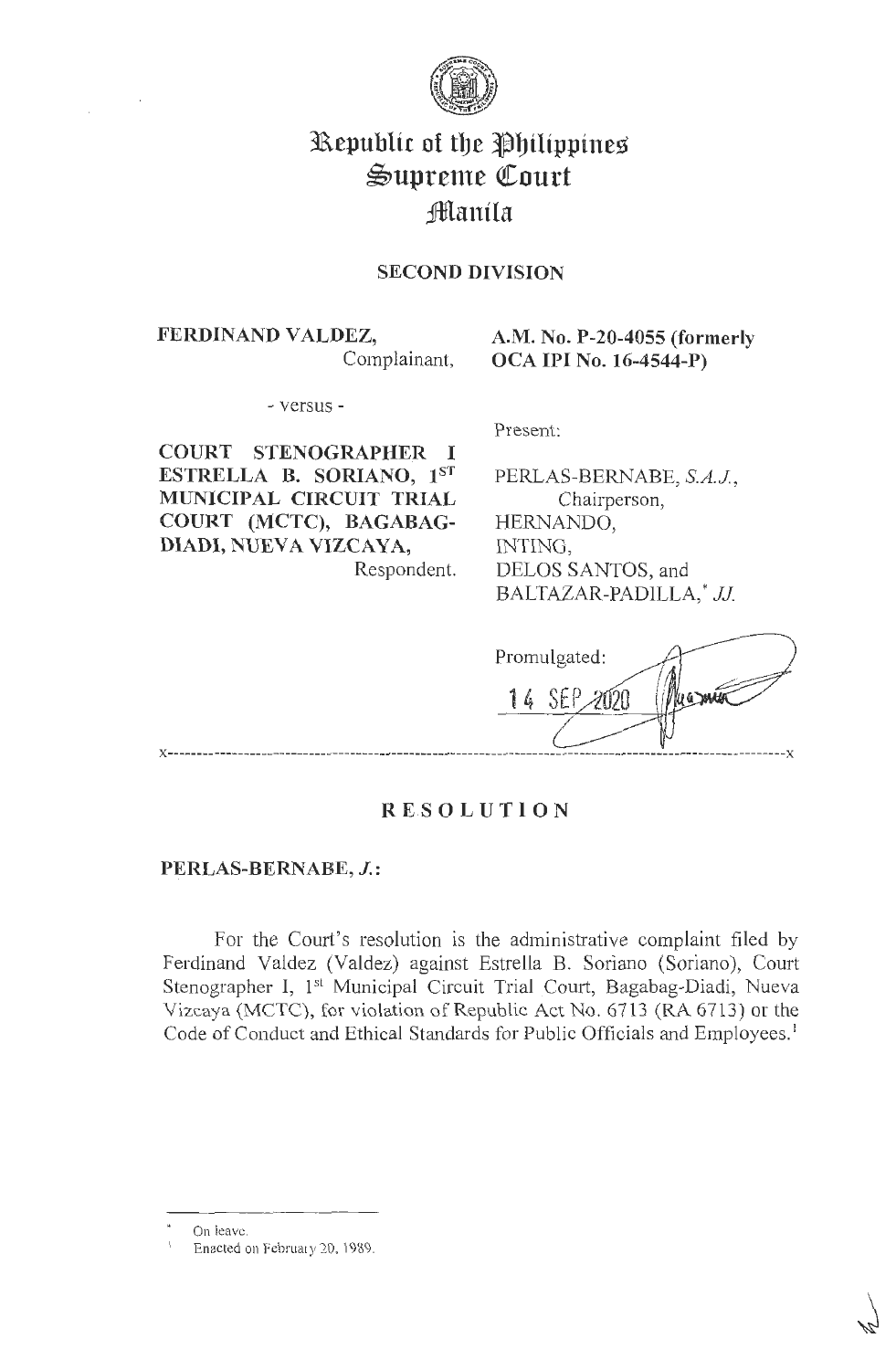## **The Facts**

In his Affidavit-Complaint,<sup>2</sup> Valdez claimed that he is one of the defendants in a civil case for Collection of Sum of Money filed by Rural Bank of Bagabag (NV), Inc. (bank) before the MCTC, docketed as Civil Case No. 1163, entitled *"Rural Bank of Bagabag (NV), Inc. v. Ferdinand Valdez and Rose Calip."* On April 2, 2013, the MCTC rendered its Judgment,<sup>3</sup> ordering them, among others, to pay the principal loan of Pl6,000.00, plus 21% interest per annum, computed until the date of payment. 4 Thus, on August 8, 2013, Valdez went to the court to inquire where he could pay the amount stated in the judgment. Soriano managed to convince him to hand over to her the amount of P16,000.00 representing the payment of the judgment obligation with a promise to deliver the same to the bank, as evidenced by the Acknowledgment Receipt<sup>5</sup> signed by the former. However, Valdez was surprised when he was summoned by the bank about his unpaid judgment obligation, as shown by the Certification<sup>6</sup> from the bank dated August 7, 2014.<sup>7</sup> Consequently, he immediately went to the MCTC to confront Soriano but the latter did not give an adequate explanation. Further, he alleged that because of Soriano's action, his obligation incurred penalties and interests and that it was only with the help of Atty. Celerino Jandoc (Atty. Jandoc) that he managed to recover his money from Soriano, who, for fear of an administrative case, hastily went to the bank and paid the amount of  $P16,000.00$  for and in behalf of his wife, Amelia Valdez.<sup>8</sup>

In her Comment<sup>9</sup> dated April 6, 2016, Soriano denied the allegations, and instead asserted that on August 8, 2013, Valdez went to the court to inquire as to where he could pay the judgment obligation in Civil Case No. 1163. In response, she told him that he could either pay directly to the bank or leave the payment with the court so that the bank could claim the amount upon notice. She also argued that Valdez opted to leave the amount of  $P16,000.00$  with her since she was the only employee available to receive it. Upon receipt thereof, she immediately notified the bank, through its then President and General Manager Pura C. Romero (Romero), who assured her that a collector would be sent to the court to collect the payment. Meanwhile, she kept the money inside a sealed office drawer for safekeeping. She likewise averred that she consistently reminded Romero who, in turn, repeatedly assured her that the bank would be sending someone to collect the payment. Thereafter, Atty. Jandoc came to the court on behalf of Valdez informing her that his client received a letter from the bank

<sup>&</sup>lt;sup>2</sup> Executed on October 13, 2015. *Rollo*, pp. 2-3.<br><sup>3</sup> Copy of the Judgment, id. at 7-8. Penned by Judge Bill D. Buyucan.

 $\overline{4}$ Id. at 8.

 $\frac{5}{6}$  Dated August 8, 2013. Id. at 4.

 $\frac{6}{7}$  Id. at 5.

Stated as August 7, 2014 in the OCA Report, id. at. 21.

*<sup>8</sup>*Id. at. 2-3. See also id. at 20-2 1.

Id. at 11-13.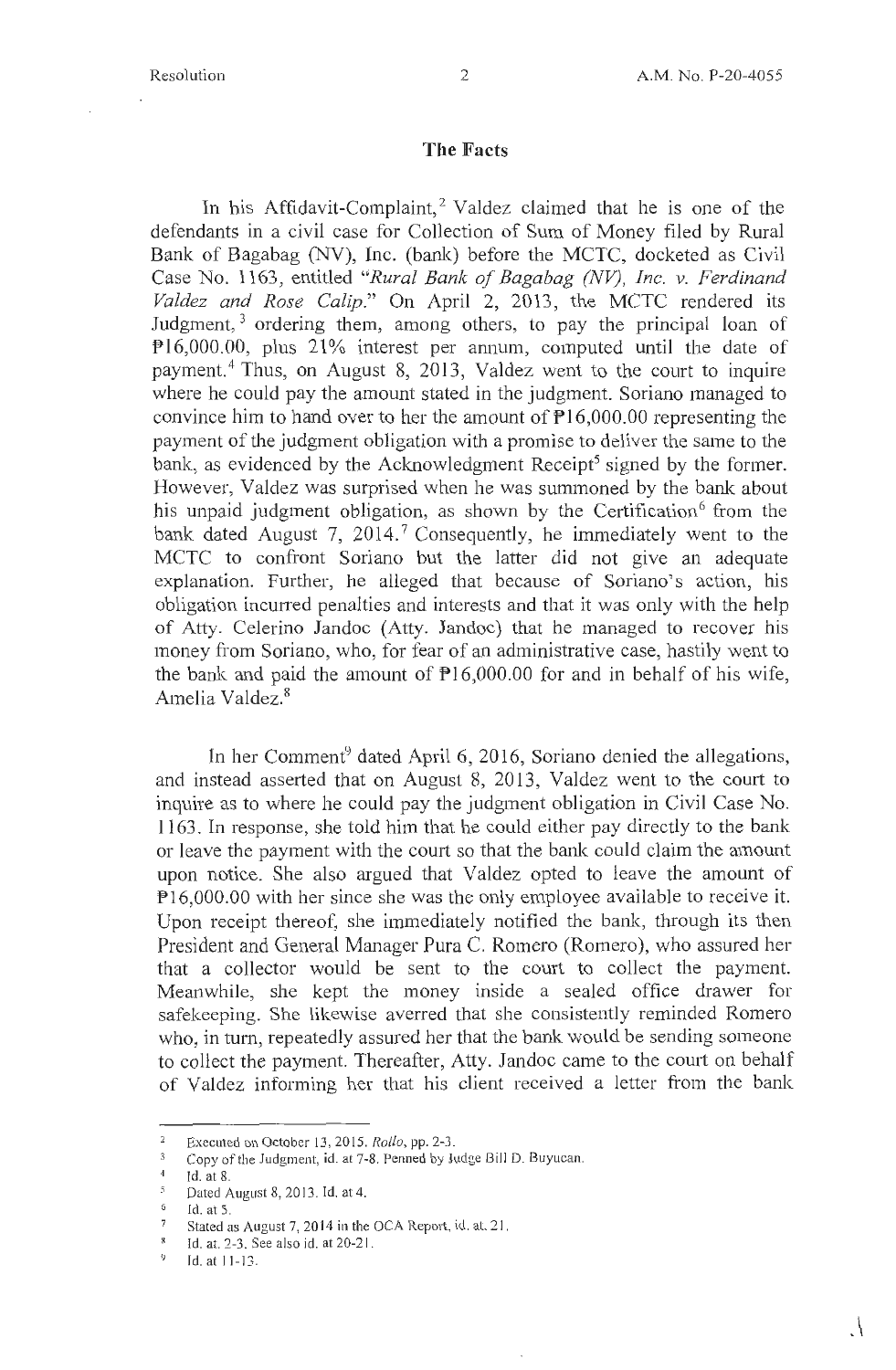$\sqrt{2}$ 

regarding the unsettled obligation. She informed him that the payment was never received by the bank despite repeated notices to its President and General Manager. She further alleged that out of goodwill and without waiting for the bank representative, she personally delivered the money to the bank and even paid the interests and penalties thereon<sup>10</sup> as a gesture that she has no ulterior motive in keeping the money.<sup>11</sup>

Replying<sup>12</sup> to Soriano's Comment, Valdez belied the former's claim and pointed out that in an Affidavit<sup>13</sup> dated April 29, 2016, Romero, in fact, stated among others, that since August 8, 2013, she was never notified by Soriano about the payment he made to the court. Moreover, he stressed that since the bank is a mere walking distance from the court, Soriano could have easily delivered the payment without any difficulty. Valdez also stressed that it took Soriano more than a year to do so and it was only after she was confronted and threatened with an administrative case that she hastily delivered the payment to the bank.<sup>14</sup>

### **The Action and Recommendation of the OCA**

In a Report<sup>15</sup> dated May 16, 2019, the OCA recommended, *inter alia*, that Soriano be found guilty of simple misconduct and be suspended from the service for a period of one (1) month and one (1) day without pay and benefits, with a stern warning that a repetition of the same or similar offense shall be dealt with more severely.<sup>16</sup>

The OCA found that Soriano indeed received the amount of P16,000.00 from Valdez as payment for the judgment obligation with a promise to deliver the same to the bank and that she kept the same for more than a year, notwithstanding the short walking distance from the court to the bank. Moreover, it noted that accepting money from the losing litigant in Civil Case No. 1163 as payment of the judgment obligation is not part of her duties as a court stenographer since there is nothing that authorizes a stenographer to collect or receive any amount from any party-litigant even during or after the termination of the case. Consequently, the OCA held that her acts of receiving the money and making Valdez believe that she will deliver the payment of the judgment obligation amounted to Conduct Prejudicial to the Best Interest of the Public Service as they tend to create in

<sup>&</sup>lt;sup>10</sup> See copy of the Official Receipts. Id. at 15-15-A.

 $11$  Id. at 11-12. See also id. at 21.

 $12$  See Comment dated May 2, 2016. Id. at 17-18.

<sup>&</sup>lt;sup>13</sup> Id. at 19. Further, she claimed that as President/General Manager, it was her duty to oversee the day to day operations of the bank and she knows for a fact that Valdez has an outstanding loan in the bank which was under litigation.

<sup>&</sup>lt;sup>14</sup> Id. at 17. See also id. at 21-22.

<sup>1</sup>d. at 20-24. Signed by Court Administrator Jose Midas P. Marquez and Deputy Court Administrator Raul Bautista Villanueva.

 $16$  Id. at 24.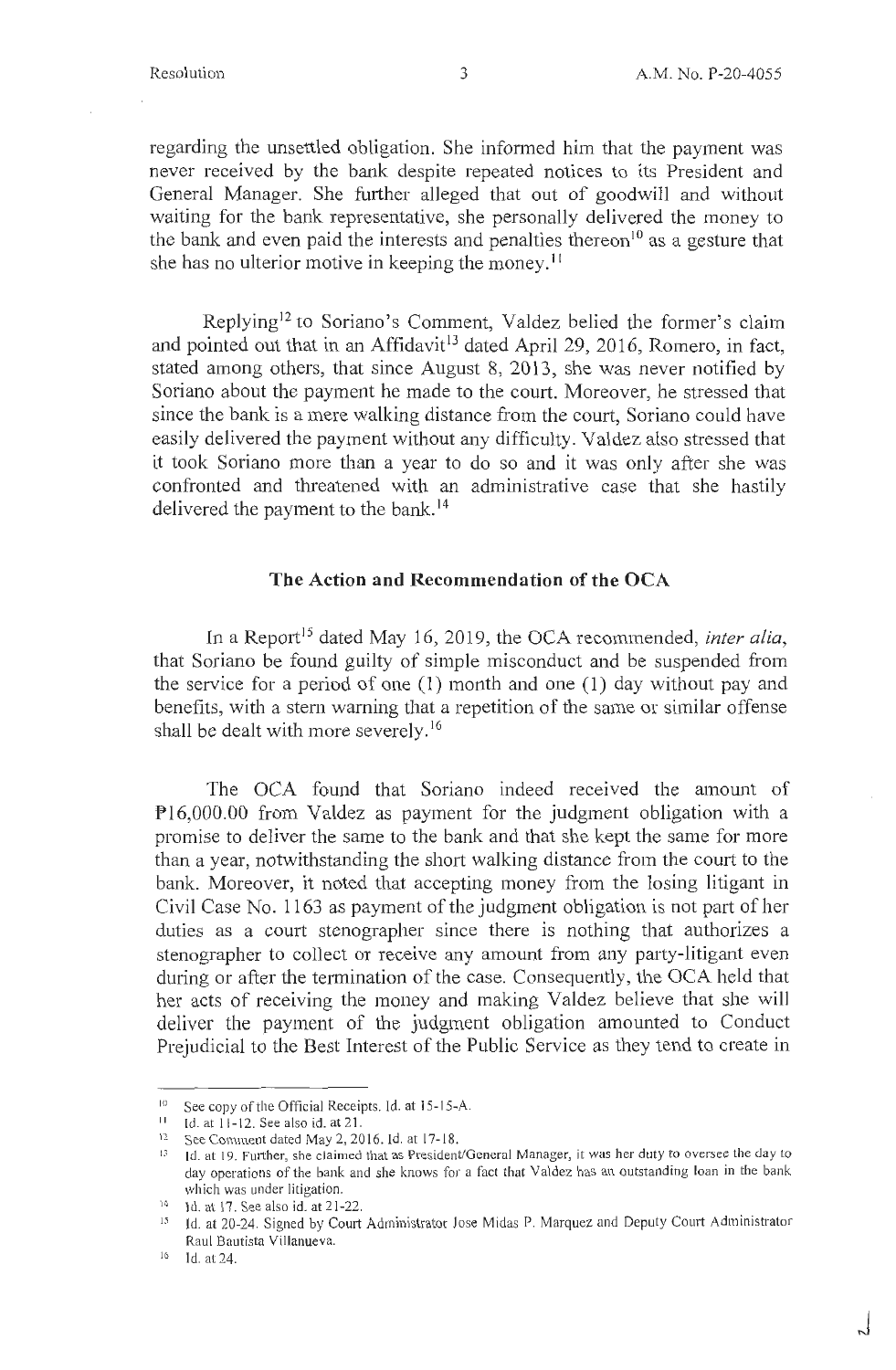the minds of the public the impression that she would benefit from the transaction.<sup>17</sup>

Nonetheless, considering that Soriano's acts were not shown to be of such gravity as to cause gross prejudice or amount to corruption, clear intent to violate the law, or flagrant disregard of an established rule, the OCA recommended that she be found guilty of simple misconduct, and considering that this is her first administrative case, she be suspended from the service for a period of one (1) month and one (1) day,  $^{18}$  pursuant to the Revised Rules on Administrative Cases in Civil Service.<sup>19</sup>

#### **The Court's Ruling**

At the outset, the Court notes that while the OCA found that Soriano's acts of receiving the money and making Valdez believe that she will deliver the payment of the judgment obligation constituted Conduct Prejudicial to the Best Interest of the Service,<sup>20</sup> it nevertheless recommended that she be found administratively liable for Simple Misconduct instead, considering that said acts were not shown to be of such gravity as to cause gross prejudice or amount to corruption, clear intent to violate the law, or flagrant disregard of an established rule.<sup>21</sup>

After a judicious perusal of the records, the Court hereby adopts the factual findings of the OCA, but modifies Soriano's administrative liability, as will be explained hereunder.

Misconduct is defined as the violation of an established and definite rule of action, a forbidden act, a dereliction from duty, an unlawful behavior, willful in character, improper and wrong.<sup>22</sup> It is well to clarify, however, that to constitute an administrative offense, misconduct **should relate to or be connected with the performance of the official functions and duties** of a public officer. Without the nexus between the act complained of and the discharge of duty, the charge of misconduct shall necessarily fail.<sup>23</sup>

In this regard, case law instructs that where the misconduct committed was not in connection with the performance of duty, the proper designation of the offense should not be Misconduct, but rather, Conduct Prejudicial to

<sup>17</sup> See id. at 22-23.

<sup>18</sup> Id. at 24.

<sup>19</sup> Promulgated on November 8, 2011.<br>
<sup>20</sup> *Rollo*, p. 23.<br>
<sup>21</sup> Id. at 24.<br> *<sup>22</sup> Gonzales v. <i>Escalona*, 587 Phil. 448, 461 (2008). See also *Office of the Ombudsman v. Faller*, 786 Phil. 467, 479 (2016).<br><sup>23</sup> See *Daplas v. Department of Finance*, 808 Phil. 763, 772 (2017).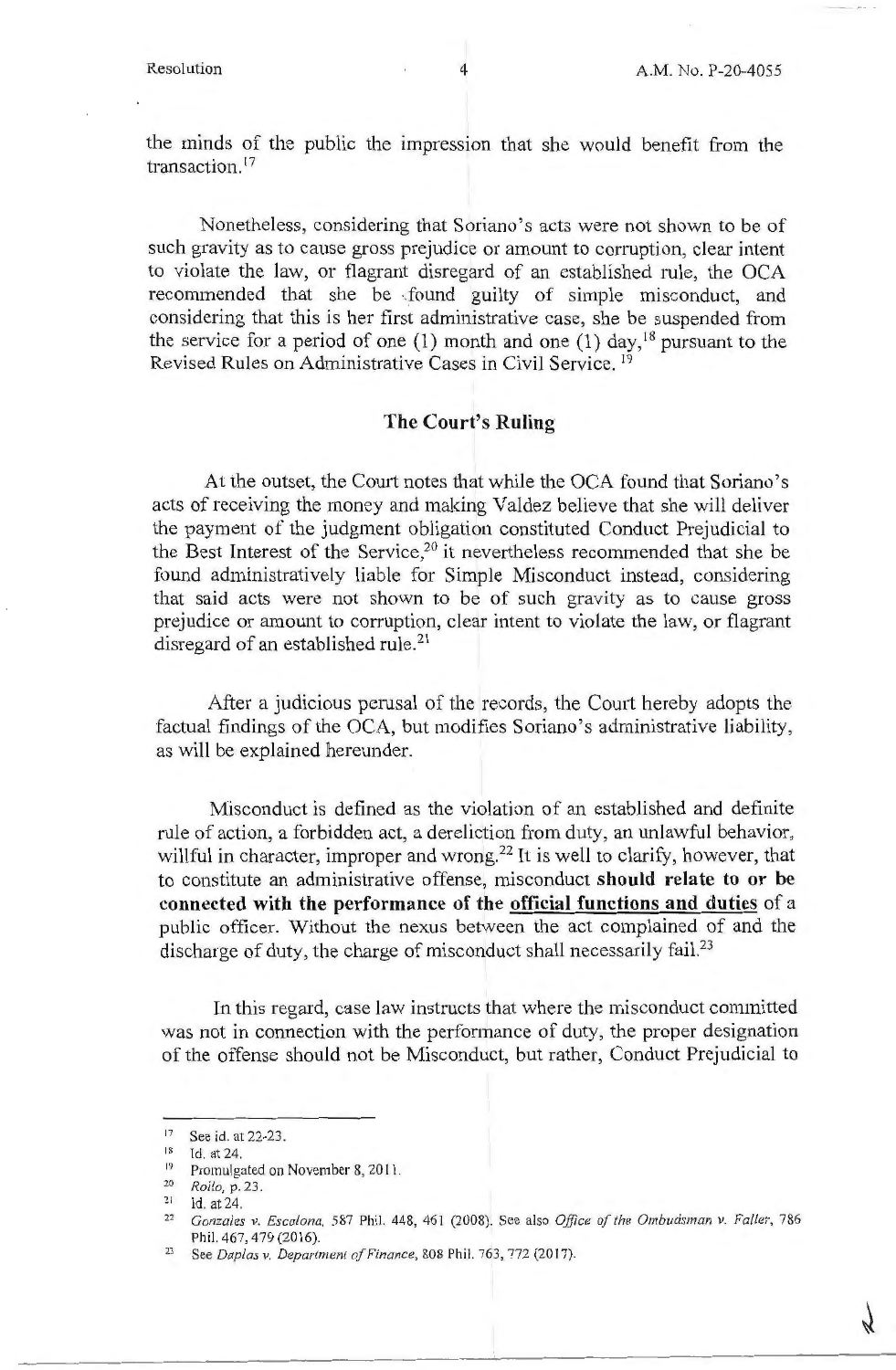$\setminus$ 

the Best Interest of the Service. 24 While there is no hard and fast rule as to what acts or omissions constitute the latter offense, jurisprudence provides that the same "deals with [the] demeanor of a public officer which 'tarnishe<sup>[s]</sup> the image and integrity of his/her public office."<sup>25</sup> Examples of acts or omissions constituting Conduct Prejudicial to the Best Interest of the Service are as follows: seeking the assistance of an elite police force for a purely personal matter; changing the internet protocol (IP) address on a work computer to gain access to restricted websites; fencing in a litigated property in order to assert ownership;  $26$  brandishing a gun and threatening the complainants during a traffic altercation; participating in the execution of a document conveying complainant's property which resulted in a quarrel in the latter's family;  $27$  and forging some receipts to avoid the employee's private contractual obligations.<sup>28</sup>

Here, the Court agrees with the OCA's findings that Soriano received the amount of Pl6,000.00 from Valdez with the promise that she will promptly deliver the same to the bank in satisfaction of the latter's judgment obligation. However, despite the lapse of more than one (1) year from her receipt thereof and the short walking distance between the court and the bank, she failed to deliver the amount and only did so after she was threatened with an administrative complaint. Notably, she did not proffer any justifiable explanation for her failure to deliver the money and worse, because of the delay in its delivery to the bank, the judgment obligation already earned interests and penalties. Evidently, her actions were not only improper, but also violative of the norm of public accountability for which she should thus be held administratively liable.

Nonetheless, Soriano's foregoing acts could not amount to administrative misconduct, as it is not within her duties as a court stenographer to collect or receive any amount from any party-litigant even during or after the termination of the case. Rather, the Court finds Soriano liable for Conduct Prejudicial to the Best Interest of the Service. As illustrated by the above-mentioned examples, her acts of receiving the money and making Valdez believe that she will deliver the payment of the judgment obligation but failed to do so tarnished the image and integrity of her public office. Valdez entrusted the payment of the judgment obligation to her because she is a court employee who had assured that the same will be delivered to the bank. Thus, her failure to fulfill such promise and timely deliver the money to the bank reflected badly not only on her integrity, but more importantly, diminished the faith of the people in the Judiciary, thereby prejudicing the best interest of the administration of justice.<sup>29</sup>

<sup>&</sup>lt;sup>24</sup> See *Heirs of Celestino Teves v. Felicidario*, 721 Phil. 70, 81-83 (2013).

<sup>&</sup>lt;sup>25</sup> Fajardo v. *Corral*, 813 Phil. 149, 158-159 (2017).

<sup>26</sup> *Abos v. Borromeo* IV, 765 Phil. 10, 17-18 (2015); citations omitted.

<sup>&</sup>lt;sup>27</sup> See *Largo v. Court of Appeals,* 563 Phil. 293, 305-306 (2007).<br><sup>28</sup> Office of the Ombudsman-Visquas v. Castro, 759 Phil. 68, 80 C

Office of the Ombudsman-Visayas v. Castro, 759 Phil. 68, 80 (2015); citation omitted.

<sup>2</sup> See *Ito v. De Vera*, 540 Phil. 23, 33-34 (2006).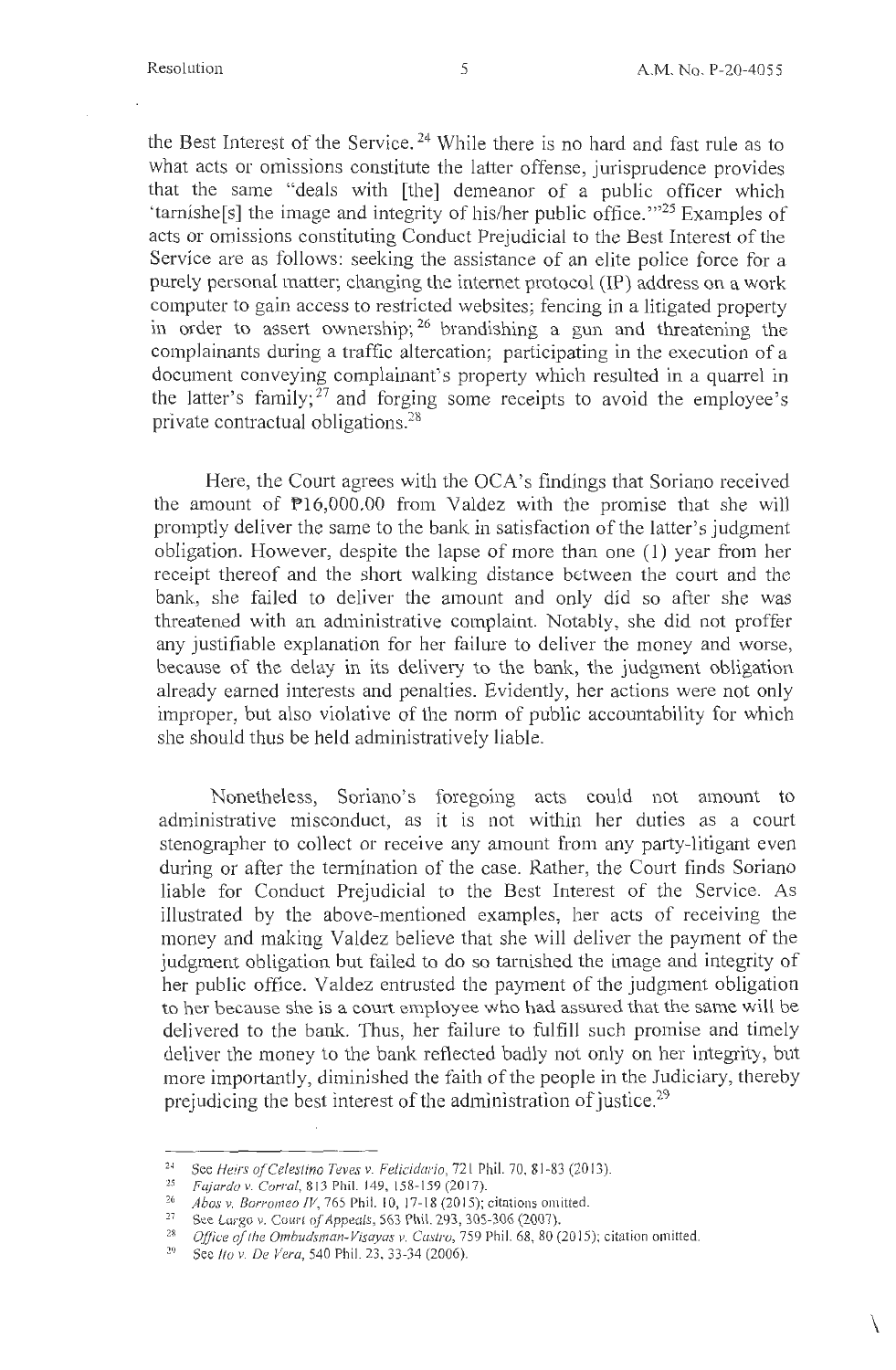Under Section 50 (B) (10) of the 2017 Rules on Administrative Cases in the Civil Service, Conduct Prejudicial to the Best Interest of the Service is classified as a grave offense punishable by suspension of six (6) months and one (1) day to one (1) year for the first offense and dismissal from service for the second offense. Considering that this is Soriano's first administrative case,<sup>30</sup> the Court finds the penalty of suspension of six  $(6)$  months and one (1) day proper.

As a final word, this Court has often stressed that the conduct required of court personnel, from the presiding judge to the lowliest of clerk, must always be beyond reproach and circumscribed with the heavy burden of responsibility as to let them be free from any suspicion that may taint the judiciary. All court personnel are expected to exhibit the highest sense of honesty and integrity not only in the performance of their official duties but also in their personal and private dealings with other people to preserve the Court's good name and standing. This is because the image of a court of justice is mirrored in the conduct, official or otherwise, of the men and women who work there. Thus, any impression of impropriety, misdeed or negligence must be avoided.<sup>31</sup>

**WHEREFORE,** the Court finds Estrella B. Soriano, Court Stenographer I, 1<sup>st</sup> Municipal Circuit Trial Court, Bagabag-Diadi, Nueva Vizcaya **GUILTY** of Conduct Prejudicial to the Best Interest of the Service. Accordingly, she is **SUSPENDED** for a period of six (6) months and one (1) day without pay, with **WARNING** that a repetition of the same or similar act would warrant a more severe penalty.

# **SO ORDERED.**

**ESTELA M** Senior Associate Justice

<sup>30</sup> See *rollo,* p. 24.

<sup>31</sup> See *Abos v. Borromeo IV,* supra note 26, at 19-20.